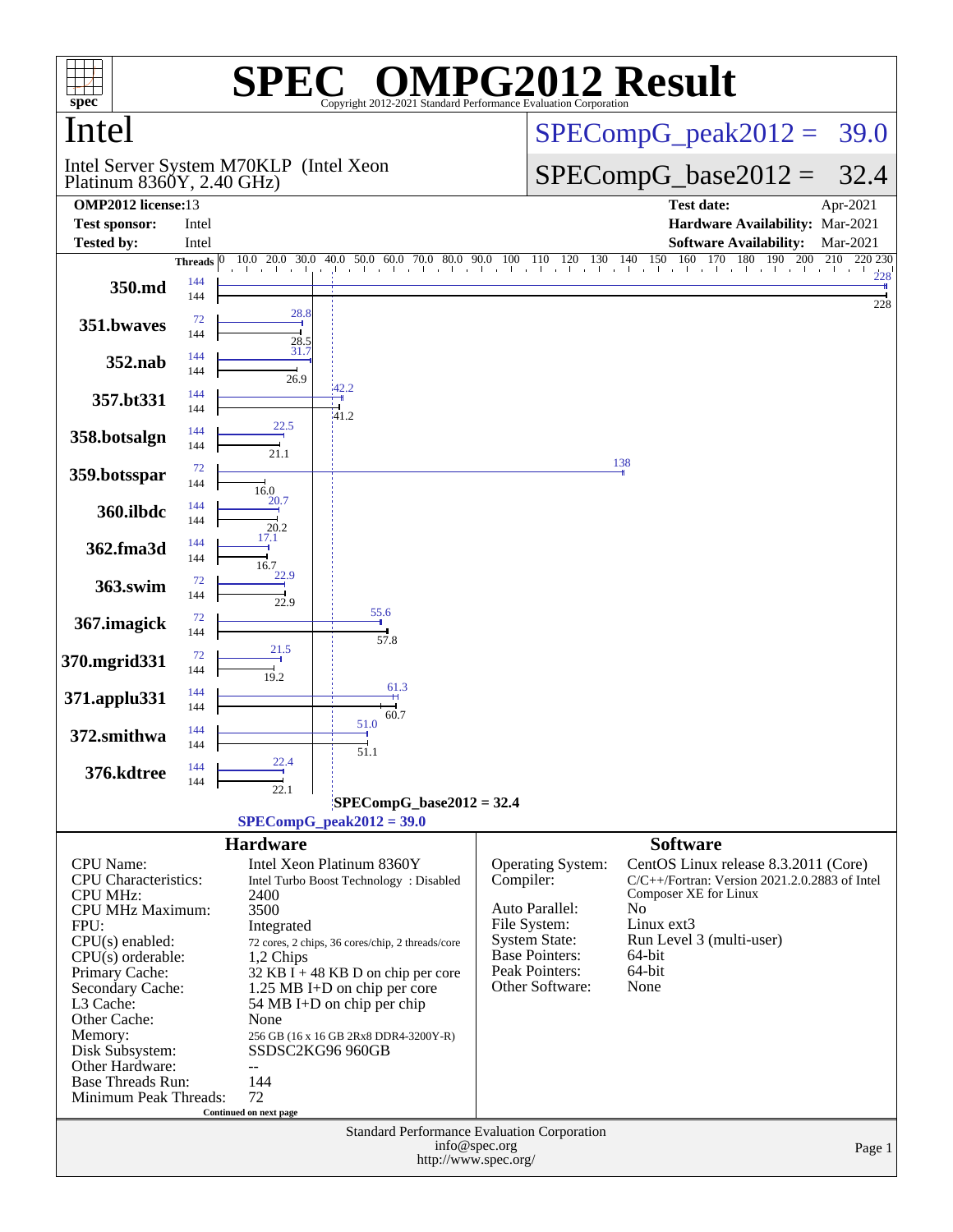

# Intel

Platinum 8360Y, 2.40 GHz) Intel Server System M70KLP (Intel Xeon

**[Tested by:](http://www.spec.org/auto/omp2012/Docs/result-fields.html#Testedby)** Intel **[Software Availability:](http://www.spec.org/auto/omp2012/Docs/result-fields.html#SoftwareAvailability)** Mar-2021

[Maximum Peak Threads:](http://www.spec.org/auto/omp2012/Docs/result-fields.html#MaximumPeakThreads) 144

 $SPECompG<sub>peak2012</sub> = 39.0$ 

#### $SPECompG_base2012 = 32.4$  $SPECompG_base2012 = 32.4$

**[OMP2012 license:](http://www.spec.org/auto/omp2012/Docs/result-fields.html#OMP2012license)**13 **[Test date:](http://www.spec.org/auto/omp2012/Docs/result-fields.html#Testdate)** Apr-2021 **[Test sponsor:](http://www.spec.org/auto/omp2012/Docs/result-fields.html#Testsponsor)** Intel **[Hardware Availability:](http://www.spec.org/auto/omp2012/Docs/result-fields.html#HardwareAvailability)** Mar-2021

Standard Performance Evaluation Corporation **[Results Table](http://www.spec.org/auto/omp2012/Docs/result-fields.html#ResultsTable) [Benchmark](http://www.spec.org/auto/omp2012/Docs/result-fields.html#Benchmark) [Threads](http://www.spec.org/auto/omp2012/Docs/result-fields.html#Threads) [Seconds](http://www.spec.org/auto/omp2012/Docs/result-fields.html#Seconds) [Ratio](http://www.spec.org/auto/omp2012/Docs/result-fields.html#Ratio) [Seconds](http://www.spec.org/auto/omp2012/Docs/result-fields.html#Seconds) [Ratio](http://www.spec.org/auto/omp2012/Docs/result-fields.html#Ratio) [Seconds](http://www.spec.org/auto/omp2012/Docs/result-fields.html#Seconds) [Ratio](http://www.spec.org/auto/omp2012/Docs/result-fields.html#Ratio) Base [Threads](http://www.spec.org/auto/omp2012/Docs/result-fields.html#Threads) [Seconds](http://www.spec.org/auto/omp2012/Docs/result-fields.html#Seconds) [Ratio](http://www.spec.org/auto/omp2012/Docs/result-fields.html#Ratio) [Seconds](http://www.spec.org/auto/omp2012/Docs/result-fields.html#Seconds) [Ratio](http://www.spec.org/auto/omp2012/Docs/result-fields.html#Ratio) [Seconds](http://www.spec.org/auto/omp2012/Docs/result-fields.html#Seconds) [Ratio](http://www.spec.org/auto/omp2012/Docs/result-fields.html#Ratio) Peak** [350.md](http://www.spec.org/auto/omp2012/Docs/350.md.html) 144 20.3 228 20.3 228 **[20.3](http://www.spec.org/auto/omp2012/Docs/result-fields.html#Median) [228](http://www.spec.org/auto/omp2012/Docs/result-fields.html#Median)** 144 20.3 228 **[20.3](http://www.spec.org/auto/omp2012/Docs/result-fields.html#Median) [228](http://www.spec.org/auto/omp2012/Docs/result-fields.html#Median)** 20.4 227 [351.bwaves](http://www.spec.org/auto/omp2012/Docs/351.bwaves.html) 144 159 28.5 161 28.2 **[159](http://www.spec.org/auto/omp2012/Docs/result-fields.html#Median) [28.5](http://www.spec.org/auto/omp2012/Docs/result-fields.html#Median)** 72 158 28.7 **[157](http://www.spec.org/auto/omp2012/Docs/result-fields.html#Median) [28.8](http://www.spec.org/auto/omp2012/Docs/result-fields.html#Median)** 157 28.8 [352.nab](http://www.spec.org/auto/omp2012/Docs/352.nab.html) 144 145 26.9 145 26.9 **[145](http://www.spec.org/auto/omp2012/Docs/result-fields.html#Median) [26.9](http://www.spec.org/auto/omp2012/Docs/result-fields.html#Median)** 144 **[123](http://www.spec.org/auto/omp2012/Docs/result-fields.html#Median) [31.7](http://www.spec.org/auto/omp2012/Docs/result-fields.html#Median)** 122 31.8 123 31.6 [357.bt331](http://www.spec.org/auto/omp2012/Docs/357.bt331.html) 144 115 41.2 114 41.5 **[115](http://www.spec.org/auto/omp2012/Docs/result-fields.html#Median) [41.2](http://www.spec.org/auto/omp2012/Docs/result-fields.html#Median)** 144 **[112](http://www.spec.org/auto/omp2012/Docs/result-fields.html#Median) [42.2](http://www.spec.org/auto/omp2012/Docs/result-fields.html#Median)** 113 42.1 111 42.6 [358.botsalgn](http://www.spec.org/auto/omp2012/Docs/358.botsalgn.html) 144 207 21.1 207 21.1 **[207](http://www.spec.org/auto/omp2012/Docs/result-fields.html#Median) [21.1](http://www.spec.org/auto/omp2012/Docs/result-fields.html#Median)** 144 193 22.5 193 22.5 **[193](http://www.spec.org/auto/omp2012/Docs/result-fields.html#Median) [22.5](http://www.spec.org/auto/omp2012/Docs/result-fields.html#Median)** [359.botsspar](http://www.spec.org/auto/omp2012/Docs/359.botsspar.html) 144 328 16.0 327 16.1 **[327](http://www.spec.org/auto/omp2012/Docs/result-fields.html#Median) [16.0](http://www.spec.org/auto/omp2012/Docs/result-fields.html#Median)** 72 38.1 138 **[38.1](http://www.spec.org/auto/omp2012/Docs/result-fields.html#Median) [138](http://www.spec.org/auto/omp2012/Docs/result-fields.html#Median)** 37.9 138 [360.ilbdc](http://www.spec.org/auto/omp2012/Docs/360.ilbdc.html) 144 176 20.2 176 20.3 **[176](http://www.spec.org/auto/omp2012/Docs/result-fields.html#Median) [20.2](http://www.spec.org/auto/omp2012/Docs/result-fields.html#Median)** 144 **[172](http://www.spec.org/auto/omp2012/Docs/result-fields.html#Median) [20.7](http://www.spec.org/auto/omp2012/Docs/result-fields.html#Median)** 172 20.7 172 20.7 [362.fma3d](http://www.spec.org/auto/omp2012/Docs/362.fma3d.html) 144 230 16.5 **[228](http://www.spec.org/auto/omp2012/Docs/result-fields.html#Median) [16.7](http://www.spec.org/auto/omp2012/Docs/result-fields.html#Median)** 224 17.0 144 **[222](http://www.spec.org/auto/omp2012/Docs/result-fields.html#Median) [17.1](http://www.spec.org/auto/omp2012/Docs/result-fields.html#Median)** 222 17.1 219 17.3 [363.swim](http://www.spec.org/auto/omp2012/Docs/363.swim.html) 144 **[198](http://www.spec.org/auto/omp2012/Docs/result-fields.html#Median) [22.9](http://www.spec.org/auto/omp2012/Docs/result-fields.html#Median)** 197 22.9 198 22.9 72 198 22.9 199 22.8 **[198](http://www.spec.org/auto/omp2012/Docs/result-fields.html#Median) [22.9](http://www.spec.org/auto/omp2012/Docs/result-fields.html#Median)** [367.imagick](http://www.spec.org/auto/omp2012/Docs/367.imagick.html) 144 122 57.4 121 58.1 **[122](http://www.spec.org/auto/omp2012/Docs/result-fields.html#Median) [57.8](http://www.spec.org/auto/omp2012/Docs/result-fields.html#Median)** 72 126 55.7 **[126](http://www.spec.org/auto/omp2012/Docs/result-fields.html#Median) [55.6](http://www.spec.org/auto/omp2012/Docs/result-fields.html#Median)** 127 55.2 [370.mgrid331](http://www.spec.org/auto/omp2012/Docs/370.mgrid331.html) 144 230 19.2 229 19.3 **[230](http://www.spec.org/auto/omp2012/Docs/result-fields.html#Median) [19.2](http://www.spec.org/auto/omp2012/Docs/result-fields.html#Median)** 72 **[205](http://www.spec.org/auto/omp2012/Docs/result-fields.html#Median) [21.5](http://www.spec.org/auto/omp2012/Docs/result-fields.html#Median)** 206 21.5 205 21.6 [371.applu331](http://www.spec.org/auto/omp2012/Docs/371.applu331.html) 144 99.5 60.9 **[99.9](http://www.spec.org/auto/omp2012/Docs/result-fields.html#Median) [60.7](http://www.spec.org/auto/omp2012/Docs/result-fields.html#Median)** 109 55.4 144 **[98.9](http://www.spec.org/auto/omp2012/Docs/result-fields.html#Median) [61.3](http://www.spec.org/auto/omp2012/Docs/result-fields.html#Median)** 101 59.8 98.6 61.5 [372.smithwa](http://www.spec.org/auto/omp2012/Docs/372.smithwa.html) 144 105 51.1 105 51.1 **[105](http://www.spec.org/auto/omp2012/Docs/result-fields.html#Median) [51.1](http://www.spec.org/auto/omp2012/Docs/result-fields.html#Median)** 144 106 50.8 105 51.0 **[105](http://www.spec.org/auto/omp2012/Docs/result-fields.html#Median) [51.0](http://www.spec.org/auto/omp2012/Docs/result-fields.html#Median)** [376.kdtree](http://www.spec.org/auto/omp2012/Docs/376.kdtree.html) 144 204 22.1 **[203](http://www.spec.org/auto/omp2012/Docs/result-fields.html#Median) [22.1](http://www.spec.org/auto/omp2012/Docs/result-fields.html#Median)** 203 22.1 144 201 22.4 **[201](http://www.spec.org/auto/omp2012/Docs/result-fields.html#Median) [22.4](http://www.spec.org/auto/omp2012/Docs/result-fields.html#Median)** 201 22.3 Results appear in the [order in which they were run.](http://www.spec.org/auto/omp2012/Docs/result-fields.html#RunOrder) Bold underlined text [indicates a median measurement.](http://www.spec.org/auto/omp2012/Docs/result-fields.html#Median) **[Platform Notes](http://www.spec.org/auto/omp2012/Docs/result-fields.html#PlatformNotes)** Sysinfo program /global/panfs02/innl/aknyaze1/OMP2012/1.1/Docs/sysinfo Revision 563 of 2016-06-10 (097295389cf6073d8c3b03fa376740a5) running on eij379 Sun Apr 18 10:12:35 2021 This section contains SUT (System Under Test) info as seen by some common utilities. To remove or add to this section, see: <http://www.spec.org/omp2012/Docs/config.html#sysinfo> From /proc/cpuinfo model name : Intel(R) Xeon(R) Platinum 8360Y CPU @ 2.40GHz 2 "physical id"s (chips) 144 "processors" cores, siblings (Caution: counting these is hw and system dependent. The following excerpts from /proc/cpuinfo might not be reliable. Use with caution.) cpu cores : 36 siblings : 72 physical 0: cores 0 1 2 3 4 5 6 7 8 9 10 11 12 13 14 15 16 17 18 19 20 21 22 23 24 25 26 27 28 29 30 31 32 33 34 35 physical 1: cores 0 1 2 3 4 5 6 7 8 9 10 11 12 13 14 15 16 17 18 19 20 21 22 23 24 25 26 27 28 29 30 31 32 33 34 35 cache size : 55296 KB Continued on next page

#### [info@spec.org](mailto:info@spec.org) <http://www.spec.org/>

#### Page 2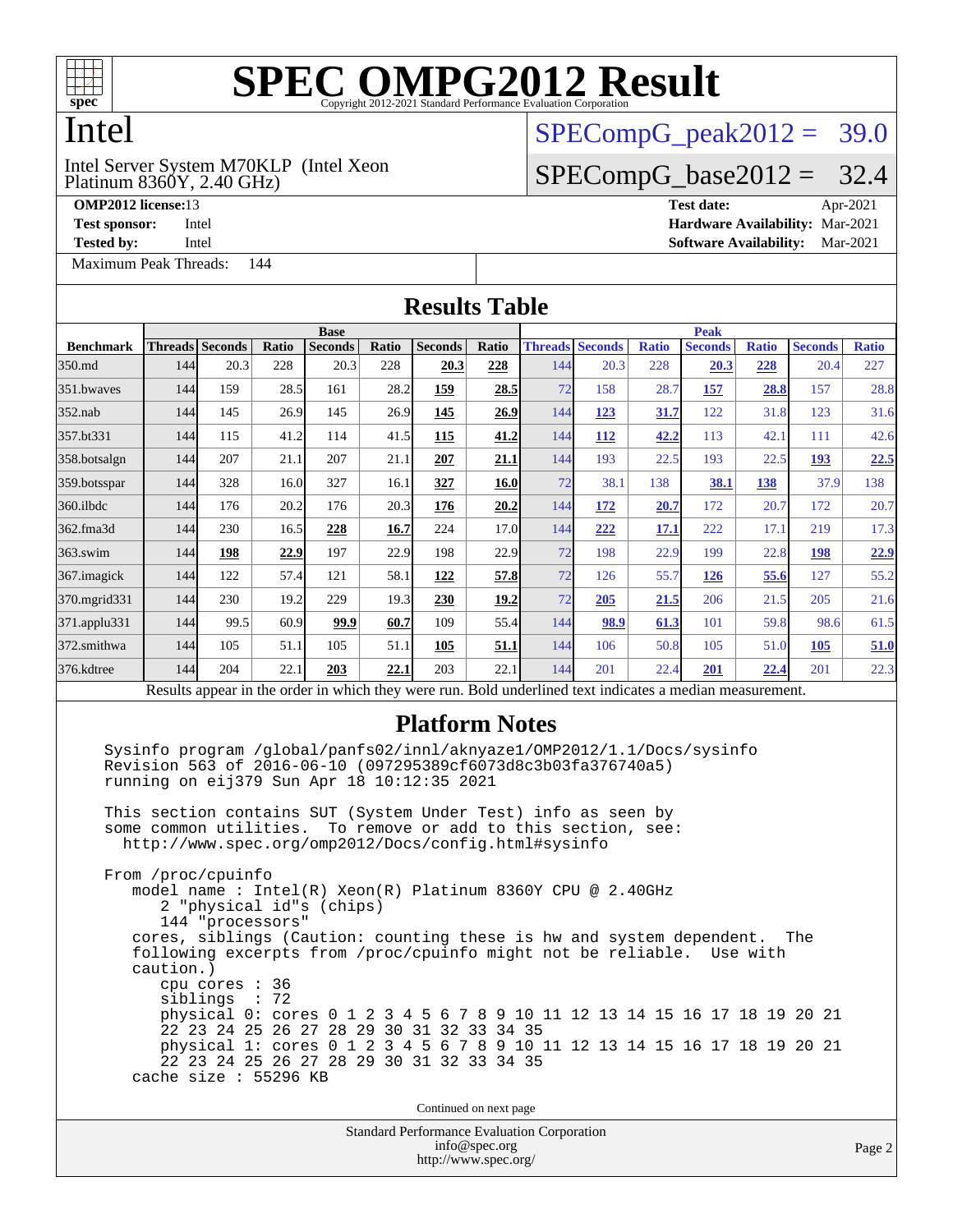

### Intel

Platinum 8360Y, 2.40 GHz) Intel Server System M70KLP (Intel Xeon  $SPECompG<sub>peak2012</sub> = 39.0$ 

 $SPECompG_base2012 = 32.4$  $SPECompG_base2012 = 32.4$ 

**[OMP2012 license:](http://www.spec.org/auto/omp2012/Docs/result-fields.html#OMP2012license)**13 **[Test date:](http://www.spec.org/auto/omp2012/Docs/result-fields.html#Testdate)** Apr-2021 **[Test sponsor:](http://www.spec.org/auto/omp2012/Docs/result-fields.html#Testsponsor)** Intel **[Hardware Availability:](http://www.spec.org/auto/omp2012/Docs/result-fields.html#HardwareAvailability)** Mar-2021 **[Tested by:](http://www.spec.org/auto/omp2012/Docs/result-fields.html#Testedby)** Intel **[Software Availability:](http://www.spec.org/auto/omp2012/Docs/result-fields.html#SoftwareAvailability)** Mar-2021

#### **[Platform Notes \(Continued\)](http://www.spec.org/auto/omp2012/Docs/result-fields.html#PlatformNotes)**

Standard Performance Evaluation Corporation [info@spec.org](mailto:info@spec.org) <http://www.spec.org/> Page 3 From /proc/meminfo<br>MemTotal: 263785224 kB HugePages\_Total: 0<br>Hugepagesize: 2048 kB Hugepagesize: From /etc/\*release\* /etc/\*version\* centos-release: CentOS Linux release 8.3.2011 centos-release-upstream: Derived from Red Hat Enterprise Linux 8.3 os-release: NAME="CentOS Linux" VERSION="8" ID="centos" ID\_LIKE="rhel fedora" VERSION\_ID="8" PLATFORM\_ID="platform:el8" PRETTY\_NAME="CentOS\_Linux 8" ANSI\_COLOR="0;31" redhat-release: CentOS Linux release 8.3.2011 system-release: CentOS Linux release 8.3.2011 system-release-cpe: cpe:/o:centos:centos:8 uname -a: Linux eij379 4.18.0-240.22.1.el8\_3.crt1.x86\_64 #1 SMP Thu Apr 8 10:38:43 MDT 2021 x86\_64 x86\_64 x86\_64 GNU/Linux run-level 3 Apr 15 17:10 SPEC is set to: /global/panfs02/innl/aknyaze1/OMP2012/1.1 Type Size Used Avail Use% Mounted on<br>panfs 269T 210T 59T 79% /global/par panfs://36.101.212.1/innl panfs 269T 210T 59T 79% /global/panfs02/innl Additional information from dmidecode: Warning: Use caution when you interpret this section. The 'dmidecode' program reads system data which is "intended to allow hardware to be accurately determined", but the intent may not be met, as there are frequent changes to hardware, firmware, and the "DMTF SMBIOS" standard. (End of data from sysinfo program) **[General Notes](http://www.spec.org/auto/omp2012/Docs/result-fields.html#GeneralNotes)** ======================================================================== General base OMP Library Settings ENV\_KMP\_AFFINITY=compact,0,verbose ======================================================================== General peak OMP Library Settings ENV\_KMP\_AFFINITY=compact,0,verbose ======================================================================== Continued on next page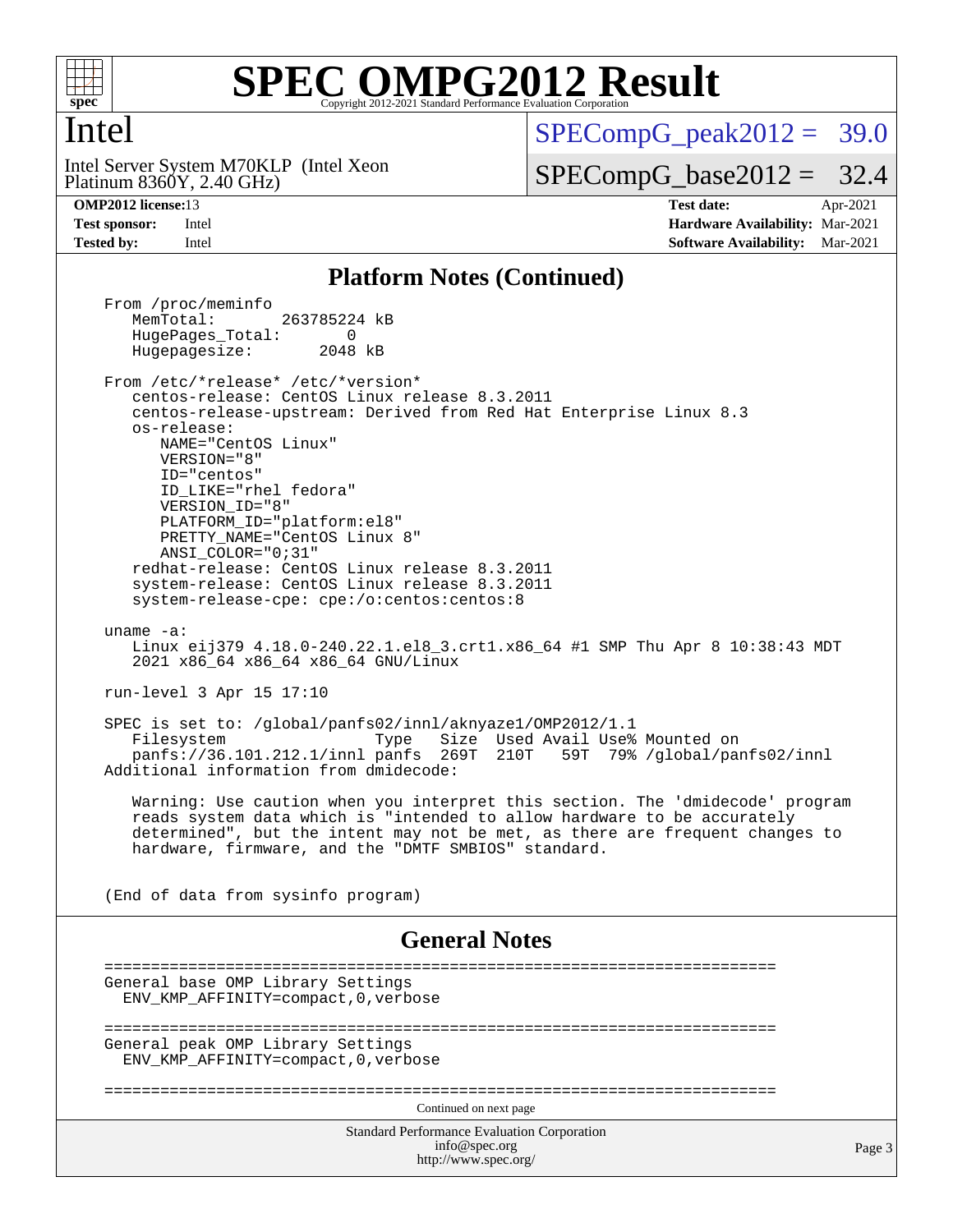

## Intel

Platinum 8360Y, 2.40 GHz) Intel Server System M70KLP (Intel Xeon  $SPECompG_peak2012 = 39.0$  $SPECompG_peak2012 = 39.0$ 

 $SPECompG_base2012 = 32.4$  $SPECompG_base2012 = 32.4$ 

**[OMP2012 license:](http://www.spec.org/auto/omp2012/Docs/result-fields.html#OMP2012license)**13 **[Test date:](http://www.spec.org/auto/omp2012/Docs/result-fields.html#Testdate)** Apr-2021 **[Test sponsor:](http://www.spec.org/auto/omp2012/Docs/result-fields.html#Testsponsor)** Intel **[Hardware Availability:](http://www.spec.org/auto/omp2012/Docs/result-fields.html#HardwareAvailability)** Mar-2021 **[Tested by:](http://www.spec.org/auto/omp2012/Docs/result-fields.html#Testedby)** Intel **[Software Availability:](http://www.spec.org/auto/omp2012/Docs/result-fields.html#SoftwareAvailability)** Mar-2021

#### **[General Notes \(Continued\)](http://www.spec.org/auto/omp2012/Docs/result-fields.html#GeneralNotes)**

| Per benchmark peak OMP Library Settings                                                                                                                                                                                                                                                                                                                                                                                                                                                         |
|-------------------------------------------------------------------------------------------------------------------------------------------------------------------------------------------------------------------------------------------------------------------------------------------------------------------------------------------------------------------------------------------------------------------------------------------------------------------------------------------------|
| =================================<br>===================================                                                                                                                                                                                                                                                                                                                                                                                                                        |
| System settings notes:<br>Intel Turbo Boost Technology (Turbo) : Disabled                                                                                                                                                                                                                                                                                                                                                                                                                       |
| General OMP Library Settings<br>KMP LIBRARY=turnaround<br>KMP STACKSIZE=292M<br>KMP BLOCKTIME=infinite<br>OMP DYNAMIC=FALSE<br>OMP NESTED=FALSE<br>OMP SCHEDULE=static                                                                                                                                                                                                                                                                                                                          |
| Spectre and Meltdown<br>Yes: The test sponsor attests, as of date of publication, that CVE-2017-5754 (Meltdown)<br>is mitigated in the system as tested and documented.<br>Yes: The test sponsor attests, as of date of publication, that CVE-2017-5753 (Spectre variant 1)<br>is mitigated in the system as tested and documented.<br>Yes: The test sponsor attests, as of date of publication, that CVE-2017-5715 (Spectre variant 2)<br>is mitigated in the system as tested and documented. |
| 351.bwaves:peak:<br>ENV KMP AFFINITY=compact, 1, verbose                                                                                                                                                                                                                                                                                                                                                                                                                                        |
| 359.botsspar:peak:<br>ENV KMP AFFINITY=compact, 1, verbose                                                                                                                                                                                                                                                                                                                                                                                                                                      |
| 363.swim:peak:<br>ENV_KMP_AFFINITY=compact, 1, verbose                                                                                                                                                                                                                                                                                                                                                                                                                                          |
| 367.imagick:peak:<br>ENV_KMP_AFFINITY=compact, 1, verbose                                                                                                                                                                                                                                                                                                                                                                                                                                       |
| $370.\text{mgrid}331:\text{peak}:$<br>ENV KMP AFFINITY=compact, 1, verbose                                                                                                                                                                                                                                                                                                                                                                                                                      |
| $370.\text{mgrid}331:\text{peak}:$<br>Compiler: Fortran: Version 19.0.3.199 of Intel Composer XE for Linux                                                                                                                                                                                                                                                                                                                                                                                      |
| <b>Base Compiler Invocation</b>                                                                                                                                                                                                                                                                                                                                                                                                                                                                 |
| C benchmarks:                                                                                                                                                                                                                                                                                                                                                                                                                                                                                   |

[icc](http://www.spec.org/omp2012/results/res2021q2/omp2012-20210419-00200.flags.html#user_CCbase_intel_icc_a87c68a857bc5ec5362391a49d3a37a6)

Continued on next page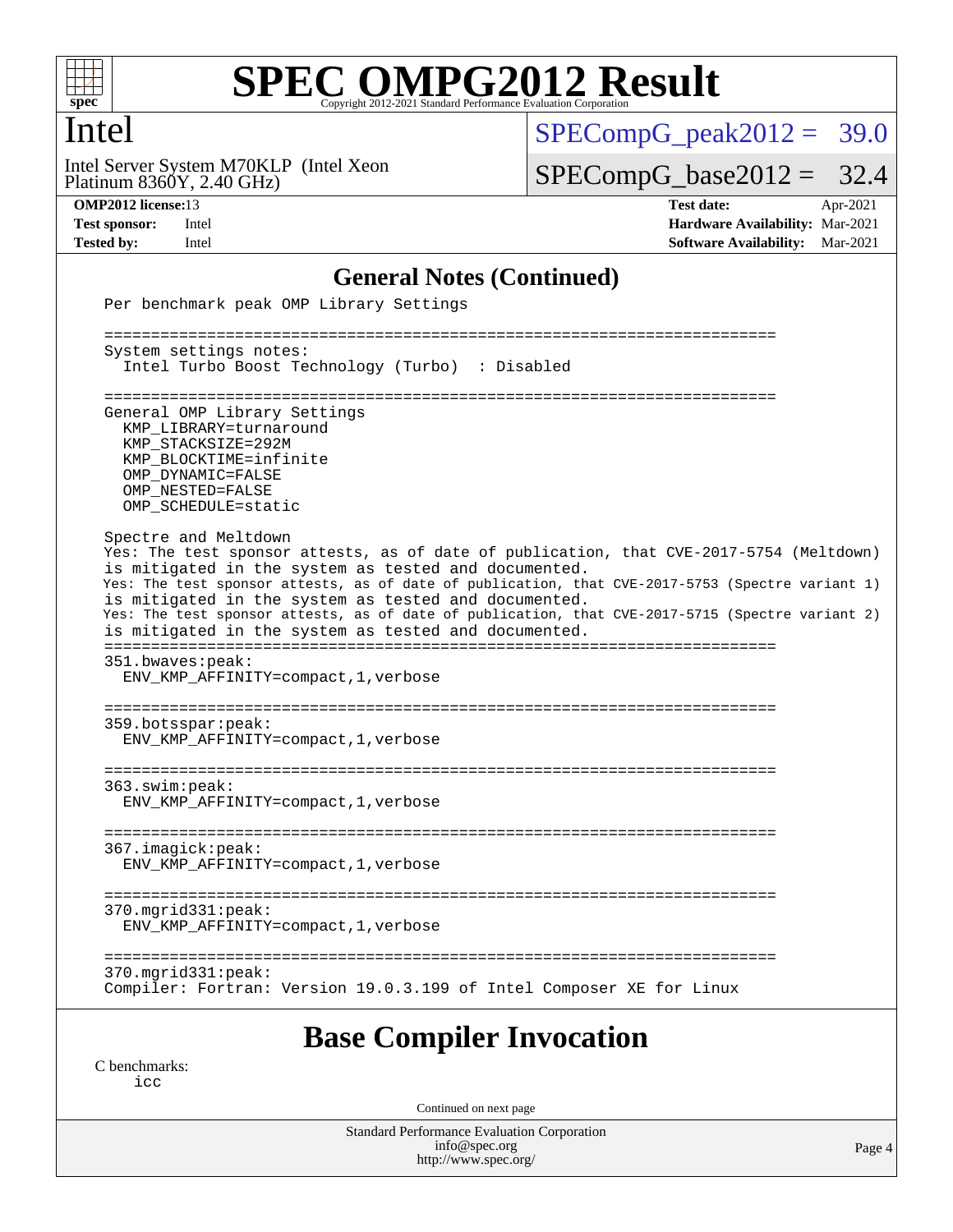

## Intel

Platinum 8360Y, 2.40 GHz) Intel Server System M70KLP (Intel Xeon  $SPECompG<sub>peak2012</sub> = 39.0$ 

 $SPECompG_base2012 = 32.4$  $SPECompG_base2012 = 32.4$ 

**[OMP2012 license:](http://www.spec.org/auto/omp2012/Docs/result-fields.html#OMP2012license)**13 **[Test date:](http://www.spec.org/auto/omp2012/Docs/result-fields.html#Testdate)** Apr-2021 **[Test sponsor:](http://www.spec.org/auto/omp2012/Docs/result-fields.html#Testsponsor)** Intel **[Hardware Availability:](http://www.spec.org/auto/omp2012/Docs/result-fields.html#HardwareAvailability)** Mar-2021 **[Tested by:](http://www.spec.org/auto/omp2012/Docs/result-fields.html#Testedby)** Intel **[Software Availability:](http://www.spec.org/auto/omp2012/Docs/result-fields.html#SoftwareAvailability)** Mar-2021

# **[Base Compiler Invocation \(Continued\)](http://www.spec.org/auto/omp2012/Docs/result-fields.html#BaseCompilerInvocation)**

[C++ benchmarks:](http://www.spec.org/auto/omp2012/Docs/result-fields.html#CXXbenchmarks) [icpc](http://www.spec.org/omp2012/results/res2021q2/omp2012-20210419-00200.flags.html#user_CXXbase_intel_icpc_2d899f8d163502b12eb4a60069f80c1c)

[Fortran benchmarks](http://www.spec.org/auto/omp2012/Docs/result-fields.html#Fortranbenchmarks): [ifort](http://www.spec.org/omp2012/results/res2021q2/omp2012-20210419-00200.flags.html#user_FCbase_intel_ifort_8a5e5e06b19a251bdeaf8fdab5d62f20)

### **[Base Portability Flags](http://www.spec.org/auto/omp2012/Docs/result-fields.html#BasePortabilityFlags)**

 350.md: [-FR](http://www.spec.org/omp2012/results/res2021q2/omp2012-20210419-00200.flags.html#user_baseFPORTABILITY350_md_f-FR) 357.bt331: [-mcmodel=medium](http://www.spec.org/omp2012/results/res2021q2/omp2012-20210419-00200.flags.html#user_basePORTABILITY357_bt331_f-mcmodel_3a41622424bdd074c4f0f2d2f224c7e5) 363.swim: [-mcmodel=medium](http://www.spec.org/omp2012/results/res2021q2/omp2012-20210419-00200.flags.html#user_basePORTABILITY363_swim_f-mcmodel_3a41622424bdd074c4f0f2d2f224c7e5) 367.imagick: [-std=c99](http://www.spec.org/omp2012/results/res2021q2/omp2012-20210419-00200.flags.html#user_baseCPORTABILITY367_imagick_f-std_2ec6533b6e06f1c4a6c9b78d9e9cde24)

# **[Base Optimization Flags](http://www.spec.org/auto/omp2012/Docs/result-fields.html#BaseOptimizationFlags)**

[C benchmarks](http://www.spec.org/auto/omp2012/Docs/result-fields.html#Cbenchmarks):

[-O3](http://www.spec.org/omp2012/results/res2021q2/omp2012-20210419-00200.flags.html#user_CCbase_f-O3) [-qopenmp](http://www.spec.org/omp2012/results/res2021q2/omp2012-20210419-00200.flags.html#user_CCbase_f-qopenmp) [-xCORE-AVX512](http://www.spec.org/omp2012/results/res2021q2/omp2012-20210419-00200.flags.html#user_CCbase_f-xCORE-AVX512) [-qopt-zmm-usage=high](http://www.spec.org/omp2012/results/res2021q2/omp2012-20210419-00200.flags.html#user_CCbase_f-qopt-zmm-usage_213d857421e75f2db2f896f7900465fb) [-fp-model fast=2](http://www.spec.org/omp2012/results/res2021q2/omp2012-20210419-00200.flags.html#user_CCbase_f-fp-model_a7fb8ccb7275e23f0079632c153cfcab) [-ansi-alias](http://www.spec.org/omp2012/results/res2021q2/omp2012-20210419-00200.flags.html#user_CCbase_f-ansi-alias) [-no-prec-div](http://www.spec.org/omp2012/results/res2021q2/omp2012-20210419-00200.flags.html#user_CCbase_f-no-prec-div) [-no-prec-sqrt](http://www.spec.org/omp2012/results/res2021q2/omp2012-20210419-00200.flags.html#user_CCbase_f-no-prec-sqrt) [-ipo](http://www.spec.org/omp2012/results/res2021q2/omp2012-20210419-00200.flags.html#user_CCbase_f-ipo_84062ab53814f613187d02344b8f49a7) [-qopt-prefetch=0](http://www.spec.org/omp2012/results/res2021q2/omp2012-20210419-00200.flags.html#user_CCbase_f-qopt-prefetch_ce172c705aa924d14c76f32fff3f4886) [-ipo](http://www.spec.org/omp2012/results/res2021q2/omp2012-20210419-00200.flags.html#user_CCbase_f-ipo)

[C++ benchmarks:](http://www.spec.org/auto/omp2012/Docs/result-fields.html#CXXbenchmarks)

[-O3](http://www.spec.org/omp2012/results/res2021q2/omp2012-20210419-00200.flags.html#user_CXXbase_f-O3) [-qopenmp](http://www.spec.org/omp2012/results/res2021q2/omp2012-20210419-00200.flags.html#user_CXXbase_f-qopenmp) [-xCORE-AVX512](http://www.spec.org/omp2012/results/res2021q2/omp2012-20210419-00200.flags.html#user_CXXbase_f-xCORE-AVX512) [-qopt-zmm-usage=high](http://www.spec.org/omp2012/results/res2021q2/omp2012-20210419-00200.flags.html#user_CXXbase_f-qopt-zmm-usage_213d857421e75f2db2f896f7900465fb) [-fp-model fast=2](http://www.spec.org/omp2012/results/res2021q2/omp2012-20210419-00200.flags.html#user_CXXbase_f-fp-model_a7fb8ccb7275e23f0079632c153cfcab) [-ansi-alias](http://www.spec.org/omp2012/results/res2021q2/omp2012-20210419-00200.flags.html#user_CXXbase_f-ansi-alias) [-no-prec-div](http://www.spec.org/omp2012/results/res2021q2/omp2012-20210419-00200.flags.html#user_CXXbase_f-no-prec-div) [-no-prec-sqrt](http://www.spec.org/omp2012/results/res2021q2/omp2012-20210419-00200.flags.html#user_CXXbase_f-no-prec-sqrt) [-ipo](http://www.spec.org/omp2012/results/res2021q2/omp2012-20210419-00200.flags.html#user_CXXbase_f-ipo_84062ab53814f613187d02344b8f49a7) [-qopt-prefetch=0](http://www.spec.org/omp2012/results/res2021q2/omp2012-20210419-00200.flags.html#user_CXXbase_f-qopt-prefetch_ce172c705aa924d14c76f32fff3f4886) [-ipo](http://www.spec.org/omp2012/results/res2021q2/omp2012-20210419-00200.flags.html#user_CXXbase_f-ipo)

[Fortran benchmarks](http://www.spec.org/auto/omp2012/Docs/result-fields.html#Fortranbenchmarks):

```
-O3 -qopenmp -xCORE-AVX512 -qopt-zmm-usage=high -fp-model fast=2
-ansi-alias -no-prec-div -no-prec-sqrt -ipo -qopt-prefetch=0 -ipo
-align all
```
## **[Peak Compiler Invocation](http://www.spec.org/auto/omp2012/Docs/result-fields.html#PeakCompilerInvocation)**

[C benchmarks \(except as noted below\)](http://www.spec.org/auto/omp2012/Docs/result-fields.html#Cbenchmarksexceptasnotedbelow):

[icx](http://www.spec.org/omp2012/results/res2021q2/omp2012-20210419-00200.flags.html#user_CCpeak_intel_icx_d761acf21947c2bbb32cbe7456ac9ae6)

367.imagick: [icc](http://www.spec.org/omp2012/results/res2021q2/omp2012-20210419-00200.flags.html#user_peakCCLD367_imagick_intel_icc_a87c68a857bc5ec5362391a49d3a37a6)

372.smithwa: [icc](http://www.spec.org/omp2012/results/res2021q2/omp2012-20210419-00200.flags.html#user_peakCCLD372_smithwa_intel_icc_a87c68a857bc5ec5362391a49d3a37a6)

[C++ benchmarks:](http://www.spec.org/auto/omp2012/Docs/result-fields.html#CXXbenchmarks) [icpx](http://www.spec.org/omp2012/results/res2021q2/omp2012-20210419-00200.flags.html#user_CXXpeak_intel_icpx_6d022741498f5bd6592570ab638faa67)

[Fortran benchmarks \(except as noted below\)](http://www.spec.org/auto/omp2012/Docs/result-fields.html#Fortranbenchmarksexceptasnotedbelow): [ifort](http://www.spec.org/omp2012/results/res2021q2/omp2012-20210419-00200.flags.html#user_FCpeak_intel_ifort_8a5e5e06b19a251bdeaf8fdab5d62f20)

Continued on next page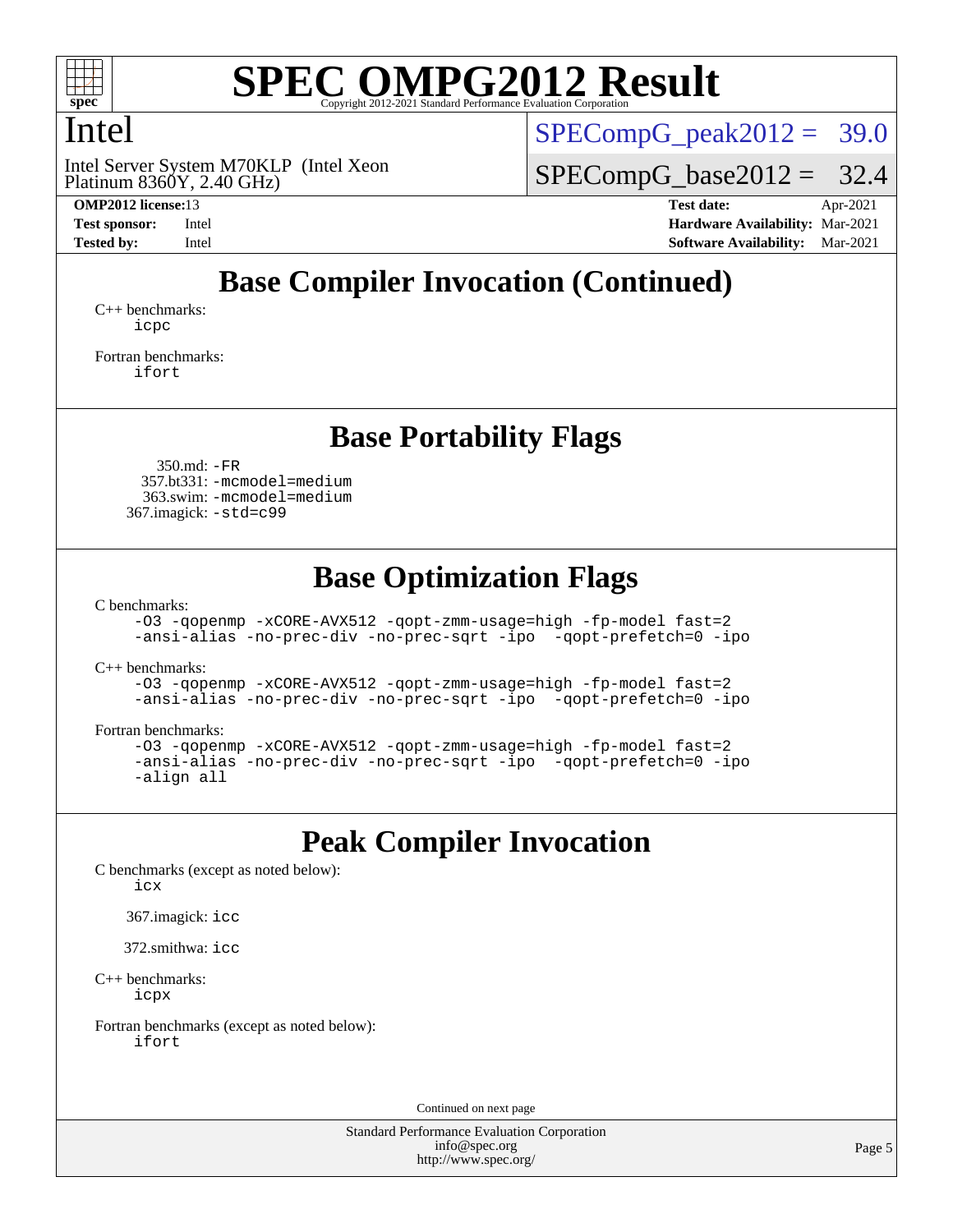

## Intel

Platinum 8360Y, 2.40 GHz) Intel Server System M70KLP (Intel Xeon  $SPECompG_peak2012 = 39.0$  $SPECompG_peak2012 = 39.0$ 

 $SPECompG_base2012 = 32.4$  $SPECompG_base2012 = 32.4$ 

**[OMP2012 license:](http://www.spec.org/auto/omp2012/Docs/result-fields.html#OMP2012license)**13 **[Test date:](http://www.spec.org/auto/omp2012/Docs/result-fields.html#Testdate)** Apr-2021 **[Test sponsor:](http://www.spec.org/auto/omp2012/Docs/result-fields.html#Testsponsor)** Intel **[Hardware Availability:](http://www.spec.org/auto/omp2012/Docs/result-fields.html#HardwareAvailability)** Mar-2021 **[Tested by:](http://www.spec.org/auto/omp2012/Docs/result-fields.html#Testedby)** Intel **[Software Availability:](http://www.spec.org/auto/omp2012/Docs/result-fields.html#SoftwareAvailability)** Mar-2021

# **[Peak Compiler Invocation \(Continued\)](http://www.spec.org/auto/omp2012/Docs/result-fields.html#PeakCompilerInvocation)**

370.mgrid331: [ifx](http://www.spec.org/omp2012/results/res2021q2/omp2012-20210419-00200.flags.html#user_peakFCLD370_mgrid331_intel_ifx_b8798e41559859c58a1e8b8f45ea137c)

371.applu331: [/opt/intel/compiler/2019u3/bin/ifort](http://www.spec.org/omp2012/results/res2021q2/omp2012-20210419-00200.flags.html#user_peakFCLD371_applu331_intel_ifort_127b420565c1394e637c1e89ff0e5a0e)

### **[Peak Portability Flags](http://www.spec.org/auto/omp2012/Docs/result-fields.html#PeakPortabilityFlags)**

 350.md: [-FR](http://www.spec.org/omp2012/results/res2021q2/omp2012-20210419-00200.flags.html#user_peakFPORTABILITY350_md_f-FR) 357.bt331: [-mcmodel=medium](http://www.spec.org/omp2012/results/res2021q2/omp2012-20210419-00200.flags.html#user_peakPORTABILITY357_bt331_f-mcmodel_3a41622424bdd074c4f0f2d2f224c7e5) 363.swim: [-mcmodel=medium](http://www.spec.org/omp2012/results/res2021q2/omp2012-20210419-00200.flags.html#user_peakPORTABILITY363_swim_f-mcmodel_3a41622424bdd074c4f0f2d2f224c7e5) 367.imagick: [-std=c99](http://www.spec.org/omp2012/results/res2021q2/omp2012-20210419-00200.flags.html#user_peakCPORTABILITY367_imagick_f-std_2ec6533b6e06f1c4a6c9b78d9e9cde24)

## **[Peak Optimization Flags](http://www.spec.org/auto/omp2012/Docs/result-fields.html#PeakOptimizationFlags)**

[C benchmarks](http://www.spec.org/auto/omp2012/Docs/result-fields.html#Cbenchmarks):

 352.nab: [-O3](http://www.spec.org/omp2012/results/res2021q2/omp2012-20210419-00200.flags.html#user_peakOPTIMIZE352_nab_f-O3) [-qopenmp](http://www.spec.org/omp2012/results/res2021q2/omp2012-20210419-00200.flags.html#user_peakOPTIMIZE352_nab_f-qopenmp) [-xCORE-AVX512](http://www.spec.org/omp2012/results/res2021q2/omp2012-20210419-00200.flags.html#user_peakOPTIMIZE352_nab_f-xCORE-AVX512) [-qopt-zmm-usage=high](http://www.spec.org/omp2012/results/res2021q2/omp2012-20210419-00200.flags.html#user_peakOPTIMIZE352_nab_f-qopt-zmm-usage_213d857421e75f2db2f896f7900465fb) [-fno-alias](http://www.spec.org/omp2012/results/res2021q2/omp2012-20210419-00200.flags.html#user_peakOPTIMIZE352_nab_f-no-alias_694e77f6c5a51e658e82ccff53a9e63a) [-ipo](http://www.spec.org/omp2012/results/res2021q2/omp2012-20210419-00200.flags.html#user_peakOPTIMIZE352_nab_f-ipo) 358.botsalgn: Same as 352.nab 359.botsspar: [-O3](http://www.spec.org/omp2012/results/res2021q2/omp2012-20210419-00200.flags.html#user_peakOPTIMIZE359_botsspar_f-O3) [-qopenmp](http://www.spec.org/omp2012/results/res2021q2/omp2012-20210419-00200.flags.html#user_peakOPTIMIZE359_botsspar_f-qopenmp) [-xCORE-AVX512](http://www.spec.org/omp2012/results/res2021q2/omp2012-20210419-00200.flags.html#user_peakOPTIMIZE359_botsspar_f-xCORE-AVX512) [-qopt-zmm-usage=high](http://www.spec.org/omp2012/results/res2021q2/omp2012-20210419-00200.flags.html#user_peakOPTIMIZE359_botsspar_f-qopt-zmm-usage_213d857421e75f2db2f896f7900465fb) [-fno-alias](http://www.spec.org/omp2012/results/res2021q2/omp2012-20210419-00200.flags.html#user_peakOPTIMIZE359_botsspar_f-no-alias_694e77f6c5a51e658e82ccff53a9e63a) 367.imagick: [-O3](http://www.spec.org/omp2012/results/res2021q2/omp2012-20210419-00200.flags.html#user_peakOPTIMIZE367_imagick_f-O3) [-qopenmp](http://www.spec.org/omp2012/results/res2021q2/omp2012-20210419-00200.flags.html#user_peakOPTIMIZE367_imagick_f-qopenmp) [-xCORE-AVX512](http://www.spec.org/omp2012/results/res2021q2/omp2012-20210419-00200.flags.html#user_peakOPTIMIZE367_imagick_f-xCORE-AVX512) [-qopt-zmm-usage=high](http://www.spec.org/omp2012/results/res2021q2/omp2012-20210419-00200.flags.html#user_peakOPTIMIZE367_imagick_f-qopt-zmm-usage_213d857421e75f2db2f896f7900465fb) [-fp-model fast=2](http://www.spec.org/omp2012/results/res2021q2/omp2012-20210419-00200.flags.html#user_peakOPTIMIZE367_imagick_f-fp-model_a7fb8ccb7275e23f0079632c153cfcab) [-fno-alias](http://www.spec.org/omp2012/results/res2021q2/omp2012-20210419-00200.flags.html#user_peakOPTIMIZE367_imagick_f-no-alias_694e77f6c5a51e658e82ccff53a9e63a) [-no-prec-div](http://www.spec.org/omp2012/results/res2021q2/omp2012-20210419-00200.flags.html#user_peakOPTIMIZE367_imagick_f-no-prec-div) [-no-prec-sqrt](http://www.spec.org/omp2012/results/res2021q2/omp2012-20210419-00200.flags.html#user_peakOPTIMIZE367_imagick_f-no-prec-sqrt) [-ipo](http://www.spec.org/omp2012/results/res2021q2/omp2012-20210419-00200.flags.html#user_peakOPTIMIZE367_imagick_f-ipo) 372.smithwa: [-O3](http://www.spec.org/omp2012/results/res2021q2/omp2012-20210419-00200.flags.html#user_peakOPTIMIZE372_smithwa_f-O3) [-qopenmp](http://www.spec.org/omp2012/results/res2021q2/omp2012-20210419-00200.flags.html#user_peakOPTIMIZE372_smithwa_f-qopenmp) [-xCORE-AVX512](http://www.spec.org/omp2012/results/res2021q2/omp2012-20210419-00200.flags.html#user_peakOPTIMIZE372_smithwa_f-xCORE-AVX512) [-qopt-zmm-usage=high](http://www.spec.org/omp2012/results/res2021q2/omp2012-20210419-00200.flags.html#user_peakOPTIMIZE372_smithwa_f-qopt-zmm-usage_213d857421e75f2db2f896f7900465fb) [-fp-model fast=2](http://www.spec.org/omp2012/results/res2021q2/omp2012-20210419-00200.flags.html#user_peakOPTIMIZE372_smithwa_f-fp-model_a7fb8ccb7275e23f0079632c153cfcab) [-fno-alias](http://www.spec.org/omp2012/results/res2021q2/omp2012-20210419-00200.flags.html#user_peakOPTIMIZE372_smithwa_f-no-alias_694e77f6c5a51e658e82ccff53a9e63a) [-no-prec-div](http://www.spec.org/omp2012/results/res2021q2/omp2012-20210419-00200.flags.html#user_peakOPTIMIZE372_smithwa_f-no-prec-div) [-no-prec-sqrt](http://www.spec.org/omp2012/results/res2021q2/omp2012-20210419-00200.flags.html#user_peakOPTIMIZE372_smithwa_f-no-prec-sqrt) [-ipo](http://www.spec.org/omp2012/results/res2021q2/omp2012-20210419-00200.flags.html#user_peakOPTIMIZE372_smithwa_f-ipo_84062ab53814f613187d02344b8f49a7) [-qopt-prefetch=0](http://www.spec.org/omp2012/results/res2021q2/omp2012-20210419-00200.flags.html#user_peakOPTIMIZE372_smithwa_f-qopt-prefetch_ce172c705aa924d14c76f32fff3f4886) [-ipo](http://www.spec.org/omp2012/results/res2021q2/omp2012-20210419-00200.flags.html#user_peakOPTIMIZE372_smithwa_f-ipo) [C++ benchmarks:](http://www.spec.org/auto/omp2012/Docs/result-fields.html#CXXbenchmarks) [-O3](http://www.spec.org/omp2012/results/res2021q2/omp2012-20210419-00200.flags.html#user_CXXpeak_f-O3) [-qopenmp](http://www.spec.org/omp2012/results/res2021q2/omp2012-20210419-00200.flags.html#user_CXXpeak_f-qopenmp) [-xCORE-AVX512](http://www.spec.org/omp2012/results/res2021q2/omp2012-20210419-00200.flags.html#user_CXXpeak_f-xCORE-AVX512) [-qopt-zmm-usage=high](http://www.spec.org/omp2012/results/res2021q2/omp2012-20210419-00200.flags.html#user_CXXpeak_f-qopt-zmm-usage_213d857421e75f2db2f896f7900465fb) [-fno-alias](http://www.spec.org/omp2012/results/res2021q2/omp2012-20210419-00200.flags.html#user_CXXpeak_f-no-alias_694e77f6c5a51e658e82ccff53a9e63a) [-ipo](http://www.spec.org/omp2012/results/res2021q2/omp2012-20210419-00200.flags.html#user_CXXpeak_f-ipo) [Fortran benchmarks](http://www.spec.org/auto/omp2012/Docs/result-fields.html#Fortranbenchmarks): 350.md: [-O3](http://www.spec.org/omp2012/results/res2021q2/omp2012-20210419-00200.flags.html#user_peakOPTIMIZE350_md_f-O3) [-qopenmp](http://www.spec.org/omp2012/results/res2021q2/omp2012-20210419-00200.flags.html#user_peakOPTIMIZE350_md_f-qopenmp) [-xCORE-AVX512](http://www.spec.org/omp2012/results/res2021q2/omp2012-20210419-00200.flags.html#user_peakOPTIMIZE350_md_f-xCORE-AVX512) [-qopt-zmm-usage=high](http://www.spec.org/omp2012/results/res2021q2/omp2012-20210419-00200.flags.html#user_peakOPTIMIZE350_md_f-qopt-zmm-usage_213d857421e75f2db2f896f7900465fb) [-fp-model fast=2](http://www.spec.org/omp2012/results/res2021q2/omp2012-20210419-00200.flags.html#user_peakOPTIMIZE350_md_f-fp-model_a7fb8ccb7275e23f0079632c153cfcab) [-fno-alias](http://www.spec.org/omp2012/results/res2021q2/omp2012-20210419-00200.flags.html#user_peakOPTIMIZE350_md_f-no-alias_694e77f6c5a51e658e82ccff53a9e63a) [-no-prec-div](http://www.spec.org/omp2012/results/res2021q2/omp2012-20210419-00200.flags.html#user_peakOPTIMIZE350_md_f-no-prec-div) [-no-prec-sqrt](http://www.spec.org/omp2012/results/res2021q2/omp2012-20210419-00200.flags.html#user_peakOPTIMIZE350_md_f-no-prec-sqrt) [-ipo](http://www.spec.org/omp2012/results/res2021q2/omp2012-20210419-00200.flags.html#user_peakOPTIMIZE350_md_f-ipo_84062ab53814f613187d02344b8f49a7) [-qopt-prefetch=0](http://www.spec.org/omp2012/results/res2021q2/omp2012-20210419-00200.flags.html#user_peakOPTIMIZE350_md_f-qopt-prefetch_ce172c705aa924d14c76f32fff3f4886) [-ipo](http://www.spec.org/omp2012/results/res2021q2/omp2012-20210419-00200.flags.html#user_peakOPTIMIZE350_md_f-ipo) [-align all](http://www.spec.org/omp2012/results/res2021q2/omp2012-20210419-00200.flags.html#user_peakFOPTIMIZE350_md_f-align_1ebfa66158b49aff21b037afc4046011) 351.bwaves: [-O3](http://www.spec.org/omp2012/results/res2021q2/omp2012-20210419-00200.flags.html#user_peakOPTIMIZE351_bwaves_f-O3) [-qopenmp](http://www.spec.org/omp2012/results/res2021q2/omp2012-20210419-00200.flags.html#user_peakOPTIMIZE351_bwaves_f-qopenmp) [-xCORE-AVX512](http://www.spec.org/omp2012/results/res2021q2/omp2012-20210419-00200.flags.html#user_peakOPTIMIZE351_bwaves_f-xCORE-AVX512) [-qopt-zmm-usage=high](http://www.spec.org/omp2012/results/res2021q2/omp2012-20210419-00200.flags.html#user_peakOPTIMIZE351_bwaves_f-qopt-zmm-usage_213d857421e75f2db2f896f7900465fb) [-fp-model fast=2](http://www.spec.org/omp2012/results/res2021q2/omp2012-20210419-00200.flags.html#user_peakOPTIMIZE351_bwaves_f-fp-model_a7fb8ccb7275e23f0079632c153cfcab) [-fno-alias](http://www.spec.org/omp2012/results/res2021q2/omp2012-20210419-00200.flags.html#user_peakOPTIMIZE351_bwaves_f-no-alias_694e77f6c5a51e658e82ccff53a9e63a) [-no-prec-div](http://www.spec.org/omp2012/results/res2021q2/omp2012-20210419-00200.flags.html#user_peakOPTIMIZE351_bwaves_f-no-prec-div) [-no-prec-sqrt](http://www.spec.org/omp2012/results/res2021q2/omp2012-20210419-00200.flags.html#user_peakOPTIMIZE351_bwaves_f-no-prec-sqrt) [-qopt-prefetch=2](http://www.spec.org/omp2012/results/res2021q2/omp2012-20210419-00200.flags.html#user_peakOPTIMIZE351_bwaves_f-qopt-prefetch_5dd8eff5680869f15030b88dfb173050) [-ipo](http://www.spec.org/omp2012/results/res2021q2/omp2012-20210419-00200.flags.html#user_peakOPTIMIZE351_bwaves_f-ipo) [-align all](http://www.spec.org/omp2012/results/res2021q2/omp2012-20210419-00200.flags.html#user_peakFOPTIMIZE351_bwaves_f-align_1ebfa66158b49aff21b037afc4046011) 357.bt331: [-O3](http://www.spec.org/omp2012/results/res2021q2/omp2012-20210419-00200.flags.html#user_peakOPTIMIZE357_bt331_f-O3) [-qopenmp](http://www.spec.org/omp2012/results/res2021q2/omp2012-20210419-00200.flags.html#user_peakOPTIMIZE357_bt331_f-qopenmp) [-xCORE-AVX512](http://www.spec.org/omp2012/results/res2021q2/omp2012-20210419-00200.flags.html#user_peakOPTIMIZE357_bt331_f-xCORE-AVX512) [-qopt-zmm-usage=high](http://www.spec.org/omp2012/results/res2021q2/omp2012-20210419-00200.flags.html#user_peakOPTIMIZE357_bt331_f-qopt-zmm-usage_213d857421e75f2db2f896f7900465fb) [-fp-model fast=2](http://www.spec.org/omp2012/results/res2021q2/omp2012-20210419-00200.flags.html#user_peakOPTIMIZE357_bt331_f-fp-model_a7fb8ccb7275e23f0079632c153cfcab) [-fno-alias](http://www.spec.org/omp2012/results/res2021q2/omp2012-20210419-00200.flags.html#user_peakOPTIMIZE357_bt331_f-no-alias_694e77f6c5a51e658e82ccff53a9e63a) [-no-prec-div](http://www.spec.org/omp2012/results/res2021q2/omp2012-20210419-00200.flags.html#user_peakOPTIMIZE357_bt331_f-no-prec-div) [-no-prec-sqrt](http://www.spec.org/omp2012/results/res2021q2/omp2012-20210419-00200.flags.html#user_peakOPTIMIZE357_bt331_f-no-prec-sqrt) [-qopt-prefetch=1](http://www.spec.org/omp2012/results/res2021q2/omp2012-20210419-00200.flags.html#user_peakOPTIMIZE357_bt331_f-qopt-prefetch_9097ad9b78e4401c727c33237ff25d7e) [-ipo](http://www.spec.org/omp2012/results/res2021q2/omp2012-20210419-00200.flags.html#user_peakOPTIMIZE357_bt331_f-ipo) [-align all](http://www.spec.org/omp2012/results/res2021q2/omp2012-20210419-00200.flags.html#user_peakFOPTIMIZE357_bt331_f-align_1ebfa66158b49aff21b037afc4046011) Continued on next page